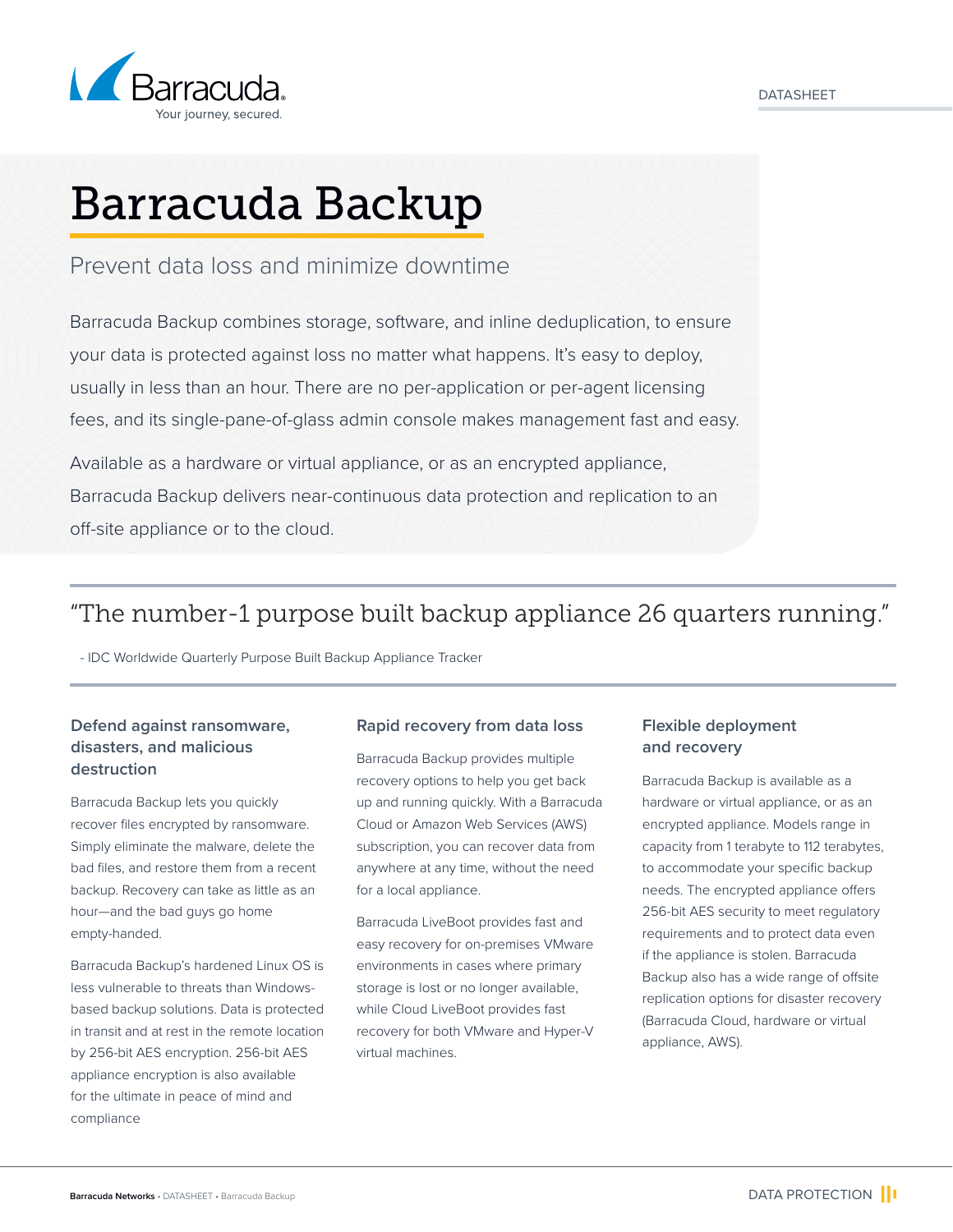

## **Technical Specs**

#### **Backup**

- Full local backup and restore
- Inline, block-level, source- and target-based deduplication
- Built-in WAN acceleration
- Cloud or site-to-site replication
- Real-time inline replication to offsite storage
- Export to Amazon Web Services (AWS), external disk, tape, autoloaders, or robotic libraries
- Near-continuous data protection
- VMware Changed Block Tracking (CBT) • Encrypted client and
- server communication for additional security
- In case of disaster, Instant Replacement can deliver a new unit preloaded with data and configuration backed up to Barracuda Cloud Storage

#### **Offsite Vaulting**

- Vault historical revisions offsite to the Cloud
- Storage or a remote location
- Extend offsite-only retention up to 12 monthly and
- 7 yearly revisions

#### **Long-term Retention**

• Supports archiving to virtual tapes stored in AWS Simple Storage Service (S3) and Glacier using the AWS Storage Gateway-VTL

#### **Recovery**

- Physical-to-Virtual (P2V) restores
- Bare metal restore for Windows • With a cloud subscription.
- download or recover data from anywhere at any time without the need for a local appliance
- Rapid VM recovery with LiveBoot for VMware, and Cloud LiveBoot for VMware and Microsoft Hyper-V environments
- Granular file recovery for VMware and Hyper-V
- File revision history
- Granular Microsoft Exchange message-level recovery
- Customers replicating to AWS have the option to restore backed-up virtualized systems directly to their own AWS environment EC2 compute environment for recovery

#### **Replication**

- 256-bit AES encryption of data in transit and at rest to remote locations
- Barracuda's replication technology gives you the flexibility to securely and efficiently send data to the Barracuda Cloud, a remote physical backup appliance, a remote virtual backup appliance, or AWS for offsite replication.
- Because Barracuda manages and optimizes our infrastructure in AWS, setup and configuration of AWS replication is simple—no advanced understanding of AWS required.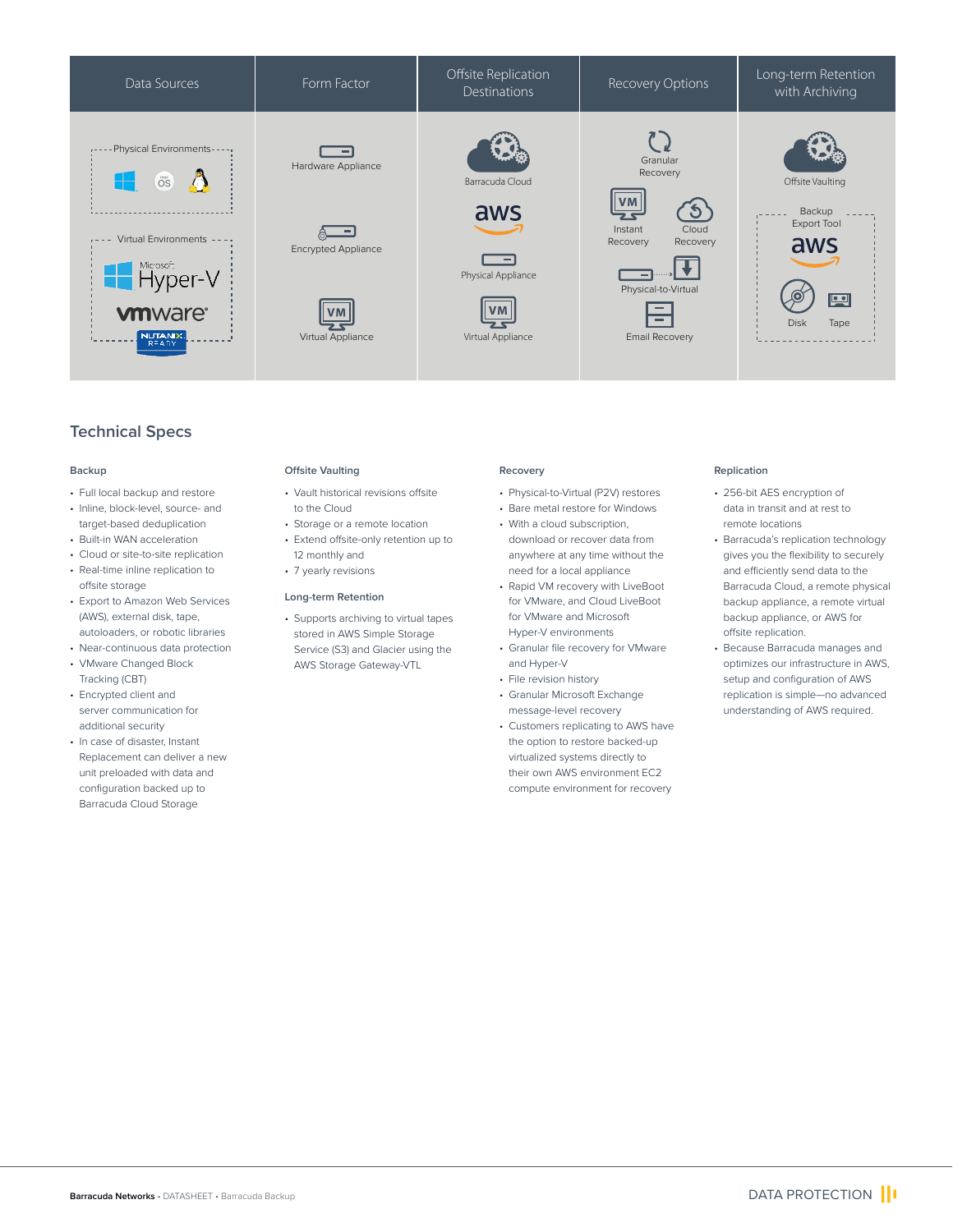# **Physical Appliance**

| <b>MODELS COMPARISON</b>                    | 190                          | 295                          | 290                          | 390                           | 490                           | 690                           |
|---------------------------------------------|------------------------------|------------------------------|------------------------------|-------------------------------|-------------------------------|-------------------------------|
| <b>CAPACITY</b>                             |                              |                              |                              |                               |                               |                               |
| Usable Storage                              | 1 TB                         | 2 TB                         | 2 TB                         | 4 TB                          | 6 TB                          | 12 TB                         |
| Recommended Environment                     | 500 GB                       | 1 TB                         | 1TB                          | 2 TB                          | 3 TB                          | 6 TB                          |
| <b>SPECIFICATIONS</b>                       |                              |                              |                              |                               |                               |                               |
| Form Factor                                 | Desktop                      | Desktop                      | 1U Micro                     | 1U Mini                       | 1U                            | 1U                            |
| Dimensions (inches: $W \times H \times D$ ) | $10.0 \times 2.0 \times 8.3$ | $10.0 \times 2.0 \times 8.3$ | $16.8 \times 17 \times 10.2$ | $16.8 \times 1.7 \times 14.0$ | $16.8 \times 1.7 \times 19.8$ | $17.2 \times 1.7 \times 27.0$ |
| Weight (lbs)                                | 6                            | 6                            | 9                            | 12                            | 26                            | 26                            |
| Network Interface                           | 1Gb RJ45                     | 1Gb RJ45                     | 1Gb RJ45                     | 1Gb RJ45                      | 1Gb RJ45                      | 2 x 10Gb RJ45                 |
| Optional 10Gb Fiber                         | ٠.                           | $\sim$                       | $\sim$                       | $\sim$                        | $\sim$                        | $\overline{\phantom{a}}$      |
| Disk Arrangement                            | $1 \times 1$ TB              | $1 \times 2$ TB              | $1 \times 2$ TB              | $2 \times 4$ TR               | $4 \times 4$ TR               | $4 \times 6$ TB               |
| Redundant Disk Array (Primary Array)        | $\overline{\phantom{a}}$     | $\sim$                       | $\sim$                       | SW RAID 1                     | SW RAID 10                    | HW RAID 10                    |
| Dedicated Database and OS Disks             | ٠                            | ٠                            | $\sim$                       | $\sim$                        | ٠                             | ÷.                            |
| Redundant Disk Array (Database/OS Array)    | $\overline{\phantom{a}}$     | $\sim$                       | $\sim$                       | $\sim$                        | $\sim$                        | $\sim$                        |
| Swappable Disks                             | ٠                            |                              | $\sim$                       | $\sim$                        | Hot Swappable                 | Hot Swappable                 |
| Redundant Power Supplies                    |                              |                              | ÷                            | $\sim$                        |                               |                               |
| AC Input Current (Amps @ 120V)              | 0.25                         | 0.25                         | 0.30                         | 0.40                          | 0.65                          | 1.3                           |
| Site-to-Site Replication                    | Sender                       | Sender                       | Sender                       | Sender                        | Sender/Receiver               | Sender/Receiver               |

| <b>MODELS COMPARISON</b>                    | 790                           | 890                           | 895                           | 990                           | 995                           | 1090                          |
|---------------------------------------------|-------------------------------|-------------------------------|-------------------------------|-------------------------------|-------------------------------|-------------------------------|
| <b>CAPACITY</b>                             |                               |                               |                               |                               |                               |                               |
| Usable Storage                              | <b>18 TB</b>                  | 24 TB                         | 36 TB                         | 48 TB                         | 80 TB                         | 112 TB                        |
| Recommended Environment                     | 9 TB                          | 12 TB                         | <b>18 TB</b>                  | 24 TB                         | 40 TB                         | 56 TB                         |
| <b>SPECIFICATIONS</b>                       |                               |                               |                               |                               |                               |                               |
| Form Factor                                 | 2U                            | 2U                            | 3U                            | 3U                            | 3U                            | 4U                            |
| Dimensions (inches: $W \times H \times D$ ) | $17.4 \times 3.5 \times 25.8$ | $17.4 \times 3.5 \times 25.8$ | $17.4 \times 5.3 \times 23.8$ | $17.4 \times 5.3 \times 23.8$ | $17.4 \times 7.0 \times 27.9$ | $17.4 \times 7.0 \times 27.9$ |
| Weight (lbs)                                | 45                            | 52                            | 70                            | 76                            | 114                           | 121                           |
| Network Interface                           | 2 x 10Gb RJ45                 | 2 x 10Gb RJ45                 | 2 x 10Gb RJ45                 | 2 x 10Gb RJ45                 | 2 x 10Gb RJ45                 | 2 x 10Gb RJ45                 |
| Optional 10Gb Fiber                         | 2-port SFP+                   | 2-port SFP+                   | 2-port SFP+                   | 2-port SFP+                   | 2-port SFP+                   | 2-port SFP+                   |
| Disk Arrangement                            | $6 \times 6$ TB               | $8 \times 6$ TB               | $10 \times 6$ TB              | $16 \times 4$ TB              | $14 \times 8$ TB              | $32 \times 4$ TB              |
| Redundant Disk Array (Primary Array)        | HW RAID 10                    | HW RAID 10                    | HW RAID 60                    | HW RAID 60                    | HW RAID 60                    | HW RAID 60                    |
| Dedicated Database and OS Disks             | ÷.                            |                               | ÷.                            | $\sim$                        | $2 \times 2$ TB               | $4 \times 2$ TB               |
| Redundant Disk Array (Database/OS Array)    | $ \,$                         | $\sim$                        | $\overline{\phantom{a}}$      | $\sim$                        | HW RAID 1                     | HW RAID 10                    |
| Swappable Disks                             | Hot Swappable                 | Hot Swappable                 | Hot Swappable                 | Hot Swappable                 | Hot Swappable                 | Hot Swappable                 |
| <b>Redundant Power Supplies</b>             | Hot Swappable                 | Hot Swappable                 | Hot Swappable                 | Hot Swappable                 | Hot Swappable                 | Hot Swappable                 |
| AC Input Current (Amps @ 120V)              | 1.7                           | 2.5                           | 2.6                           | 6.9                           | 7.8                           | 8.4                           |
| Site-to-Site Replication                    | Sender/<br>Receiver           | Sender/<br>Receiver           | Sender/<br>Receiver           | Sender/Receiver               | Sender/Receiver               | Sender/Receiver               |